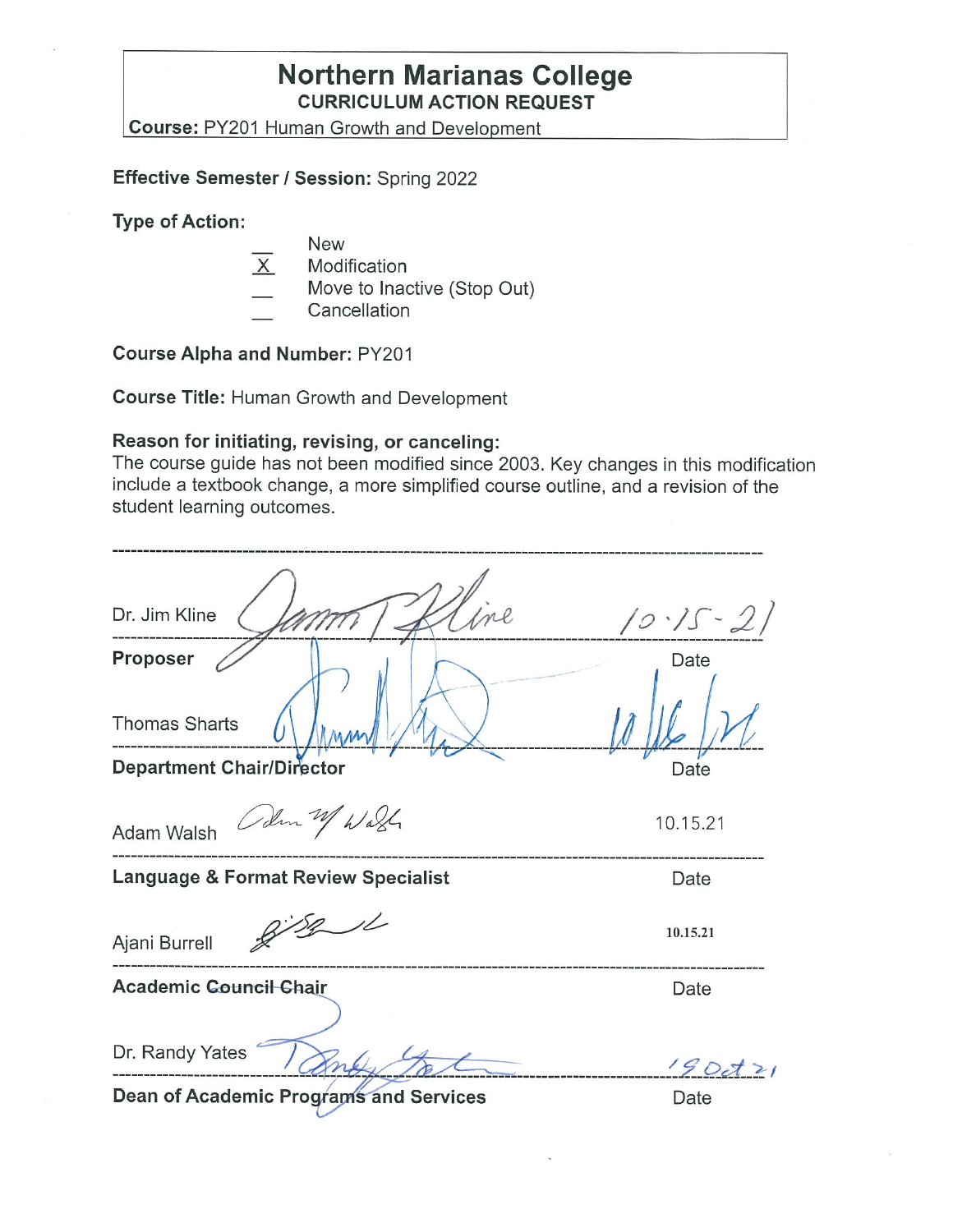**Page:2** 

**Course:** PY201 Human Growth and Development

#### **1. Department**

Social Sciences and Fine Arts

### **2. Purpose**

This course is necessary to provide more detailed information about human growth and development beyond the scope of information covered in PY101 General Psychology. The current revision of the course guide takes into consideration more emphasis upon the challenges associated with the various stages of development and strategies for mastering these challenges.

### **3. Description**

## **A. Required/Recommended Textbook(s) and Related Materials**

Required:

Newman, B. & Newman, R. (2018). Development Through Life: A Psychosocial Approach, 13<sup>th</sup> ed., (2018), Boston, MA: Cengage Learning.

Recommended: None

#### **B. Contact Hours**

- **1. Lecture:** 3 per week / 45 per semester
- **2. Lab:** None
- **3. Other:** None

### **C. Credits**

- **1. Number:** 3
- **2. Type:** Regular Degree Credits

### **D. Catalogue Course Description**

This course is an introduction to normal human development over an entire person's life span. Concepts, issues, and theories of human growth and development are explored within the context of a multi-disciplinary systems approach. The focus is on the interrelation of physical, cognitive, and psychosocial changes throughout a person's life. Prerequisites: EN101 (Offered Fall/Spring).

### **E. Degree or Certificate Requirements Met by Course**

PY201 is a required course for the A.S. in Nursing and A.A. in Liberal Arts: Health and Physical Education emphasis. It also fulfills the Social Sciences elective for Liberal Arts.

### **F. Course Activities and Design**

Course activities include: lectures, quizzes, discussions, student presentations, essay assignments, and a final class project.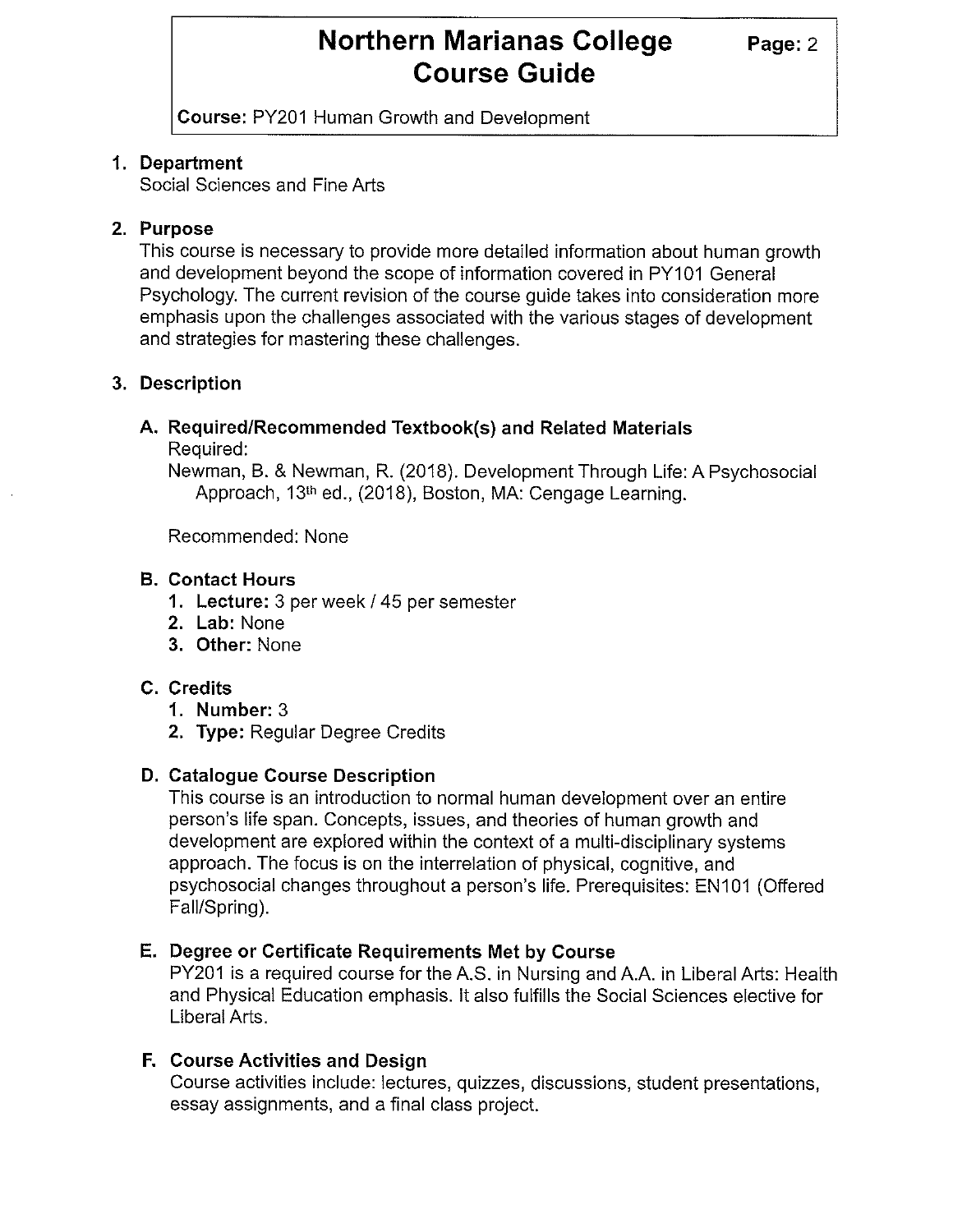**Course:** PY201 Human Growth and Development

### **4. Course Prerequisite(s); Concurrent Course Enrollment**

Prerequisites: PY101 or PY102 are recommended but not required and can be taken concurrently with this course.

Concurrent Course Enrollment: None

## **Required English/Mathematics Proficiency Level(s)**

English Placement Level: EN101

Mathematics Placement Level: None

### **5. Estimated Cost of Course; Instructional Resources Needed**

Cost to the Student: Tuition for a 3-credit hour course, cost of the textbook, and any applicable fees.

Cost to the College: Instructor's salary and/or any additional costs to NMC.

Instructional resources needed for this course include: whiteboard and markers, projector, and computer.

### **6. Method of Evaluation**

Student evaluation of learning will be based on quizzes and exams, homework, research assignments, and an oral presentation. NMC's grading and attendance policies will be followed.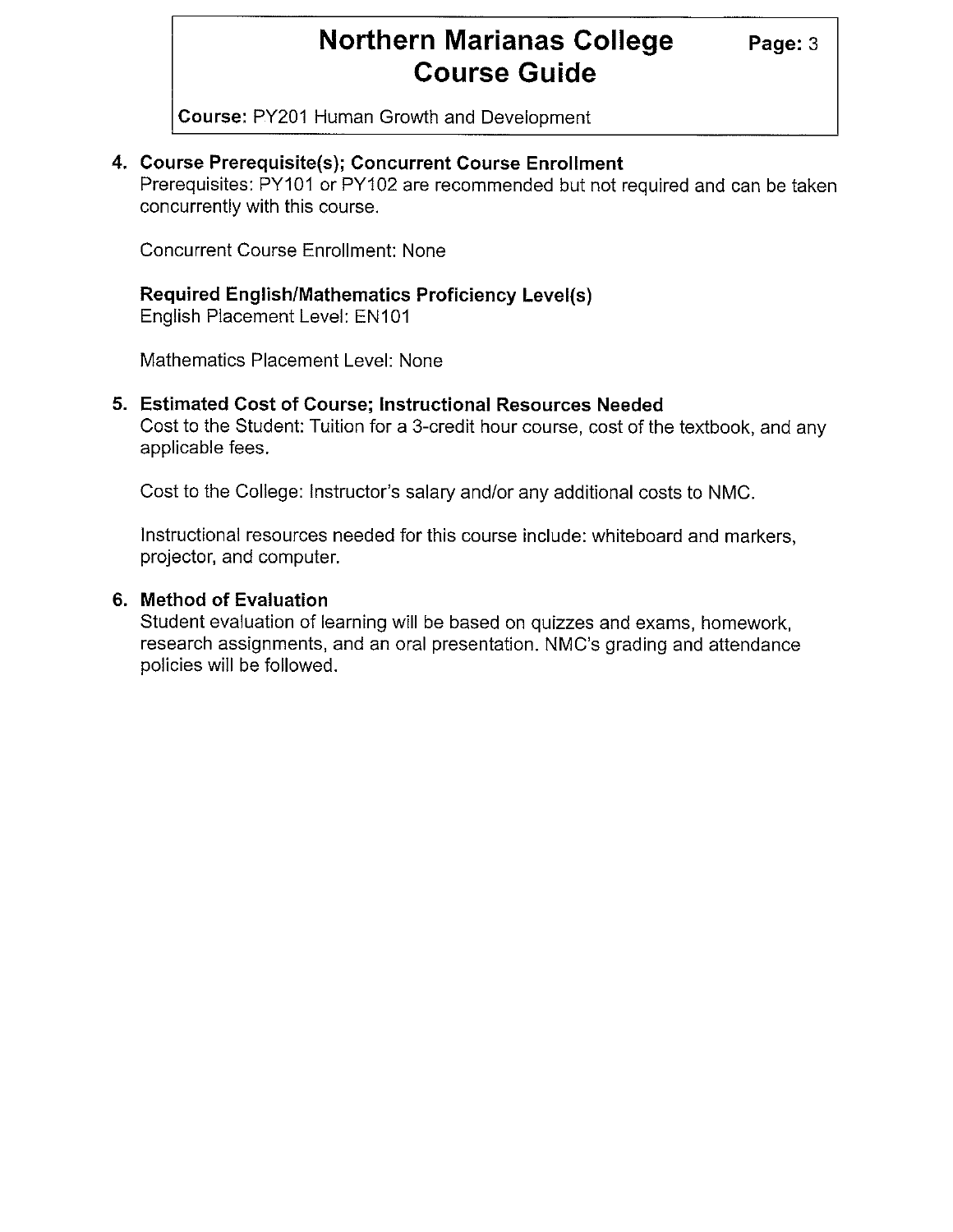**Page:4** 

**Course:** PY201 Human Growth and Development

### **7. Course Outline**

This is a topical outline and does not necessarily indicate the sequence in which the material will be presented.

- 1.0 The Study of Human Development
	- 1.1 Interaction of the biological, cognitive, and psychological systems
	- 1.2 Life span from pre-birth through elderhood
	- 1.3 Influences on development
- 2.0 Major Theories for Understanding Human Development
	- 2.1 Basic theoretical issues
		- 2.1.1 Psychoanalytic
		- 2.1.2 Behavior/Learning
		- 2.1.3 Cognitive
		- 2.1.4 Cultural/Social role
		- 2.1.5 Systems
		- 2.1.6 Evolutionary/Biological
		- 2.1.7 Psychosocial
- 3.0 Forming New Life/Prenatal Development
	- 3.1 Heredity
	- 3.2 Stages of prenatal development
	- 3.3 Birth process
	- 3.4 Cultural context of pregnancy and childbirth
- 4.0 Infancy (First 24 Months)
	- 4.1 Newborns and the role of caregivers
	- 4.2 Physical and cognitive developmental tasks
	- 4.3 Psychosocial crisis: trust versus mistrust
		- 4.3.1 Central process for resolving the crisis: mutuality with caregiver
- 5.0 Toddlerhood (Ages 2 to 4 Years)
	- 5.1 Physical and cognitive developmental tasks
	- 5.2 Psychosocial crisis: autonomy versus shame and doubt
		- 5.2.1 Central process for resolving the crisis: imitation
- 6.0 Easy School Age (4 to 6 Years)
	- 6.1 Physical and cognitive developmental tasks
	- 6.2 Gender roles/gender identification
	- 6.3 Moral development
	- 6.4 Self-Identity
	- 6.5 Psychosocial crisis: initiative versus guilt
		- 6.5.1 Central process for resolving the crisis: identification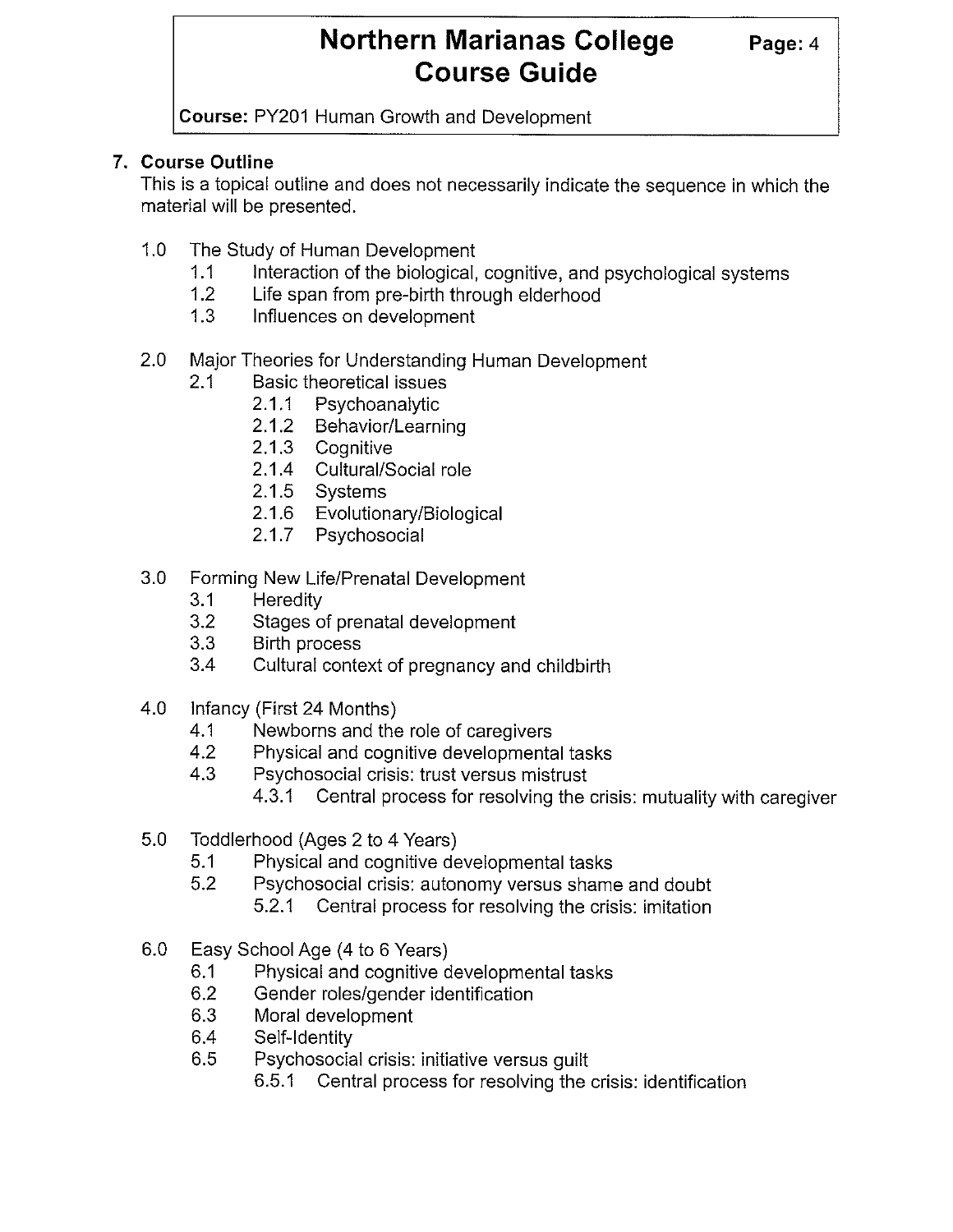**Page:5** 

**Course:** PY201 Human Growth and Development

- 7.0 Middle Childhood (6 to 12 Years)
	- 7.1 Physical and cognitive developmental tasks
	- 7.2 Friendship and social development
	- 7.3 Psychosocial crisis: industry versus inferiority
		- 7.3.1 Central process for resolving the crisis: education
- 8.0 Early Adolescence (12 to 18 Years)
	- 8.1 Physical and cognitive developmental tasks
		- 8.1.1 Puberty and physical maturation
	- 8.2 Cognitive tasks
		- 8.2.1 Cognitive tasks
		- 8.2.2 Criticisms of Piaget's Theory
	- 8.3 Emotional development
	- 8.4 Psychosocial crisis: group identity versus alienation
		- 8.4.1 Central process for resolving the crisis: peer pressure
- 9.0 Later Adolescence (18 to 24 Years)
	- 9.1 Developmental tasks
		- 9.1.1 Autonomy from caregivers
		- 9.1.2 Becoming self-sufficient
		- 9.1.3 Moral and evolutional maturity
	- 9.2 Psychosocial crisis: individual identity versus identity confusion
		- 9.2.1 Central process for resolving the crisis: role experimentation
- 10.0 Early Adulthood (24 to 34 years)
	- 10.1 Developmental tasks
		- 10.1.1 Expanding views of social roles
		- 10.1.2 Determining life course
		- 10.1.3 Maslow's Theory of self-actualization
		- 10.1.4 Exploring committed intimate relationships
		- 10.1.5 The question of establishing a family
		- 10.1.6 Striving for work/life balance
	- 10.2 Psychosocial crisis: intimacy versus isolation
		- 10.2.1 Central process for resolving the crisis: mutuality among peers
- 11.0 Middle Adulthood (34 to 60 Years)
	- 11.1 Developmental tasks
		- 11.1.1 Midlife career changes
		- 11.1.2 Balancing work and family life
		- 11.1.3 Nurturing an intimate relationship
	- 11.2 Psychosocial crisis: generativity versus stagnation
		- 11.2.1 Central process for resolving crisis: Interaction and creativity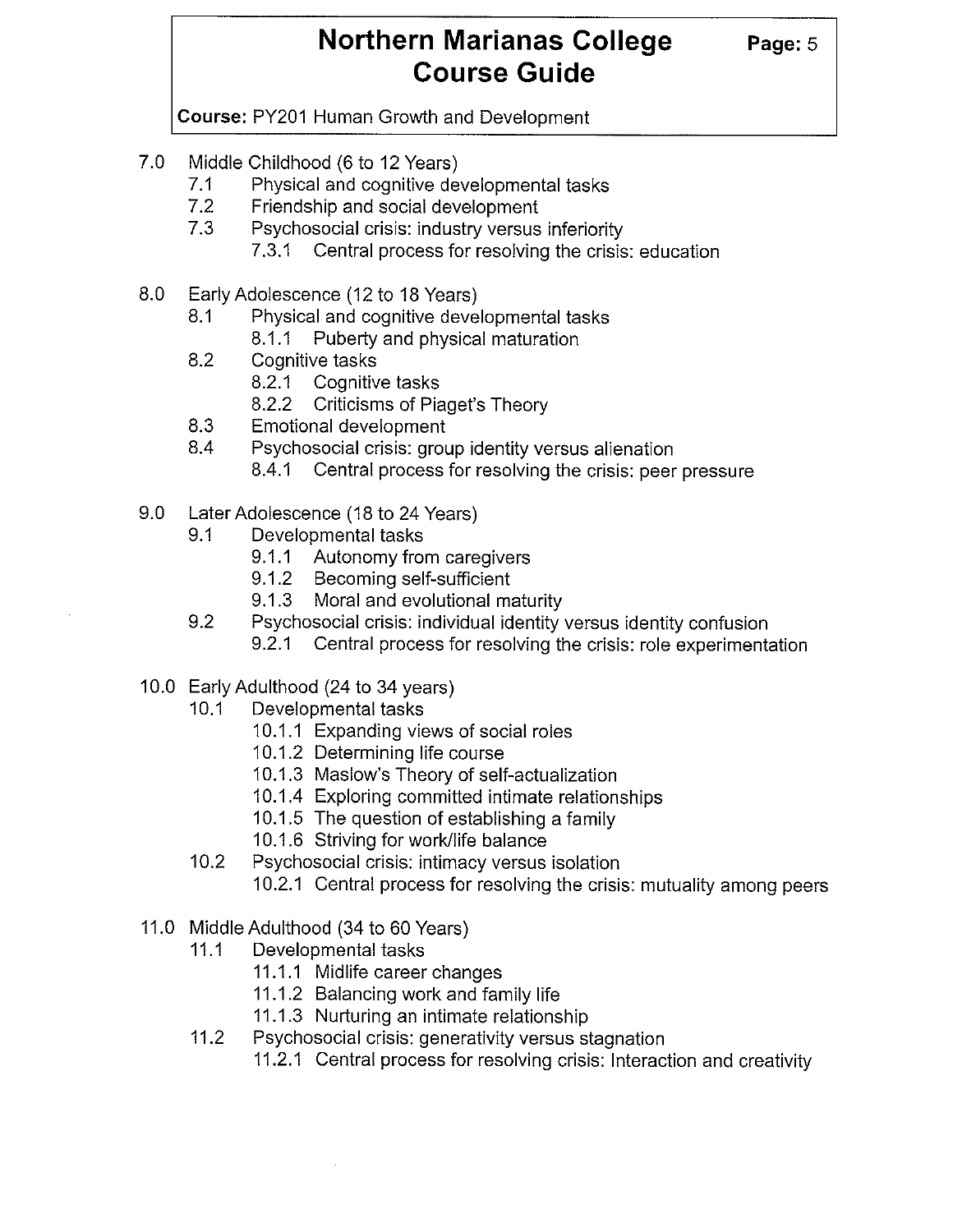**Course:** PY201 Human Growth and Development

- 12.0 Later Adulthood (60 to 75 Years)
	- 12.1 Developmental tasks
		- 12.1.1 Life goals and life satisfaction
		- 12.1.2 Disability and health issues
		- 12.1.3 Death anxiety issues
	- 12.2 Psychosocial crisis: integrity versus despair
		- 12.2.1 Central process for resolving the crisis: introspection
- 13.0 Elderhood (75 Until Death)
	- 13.1 Developmental tasks
		- 13.1.1 Coping with physical changes and aging
		- 13.1.2 Health, illness, and functional dependence issues
	- 13.2 Psychosocial crisis: Immortality versus extinction
		- 13.2.1 Process of dying
		- 13.2.2 Confronting one's death
		- 13.2.3 Central process for resolving the crisis: social support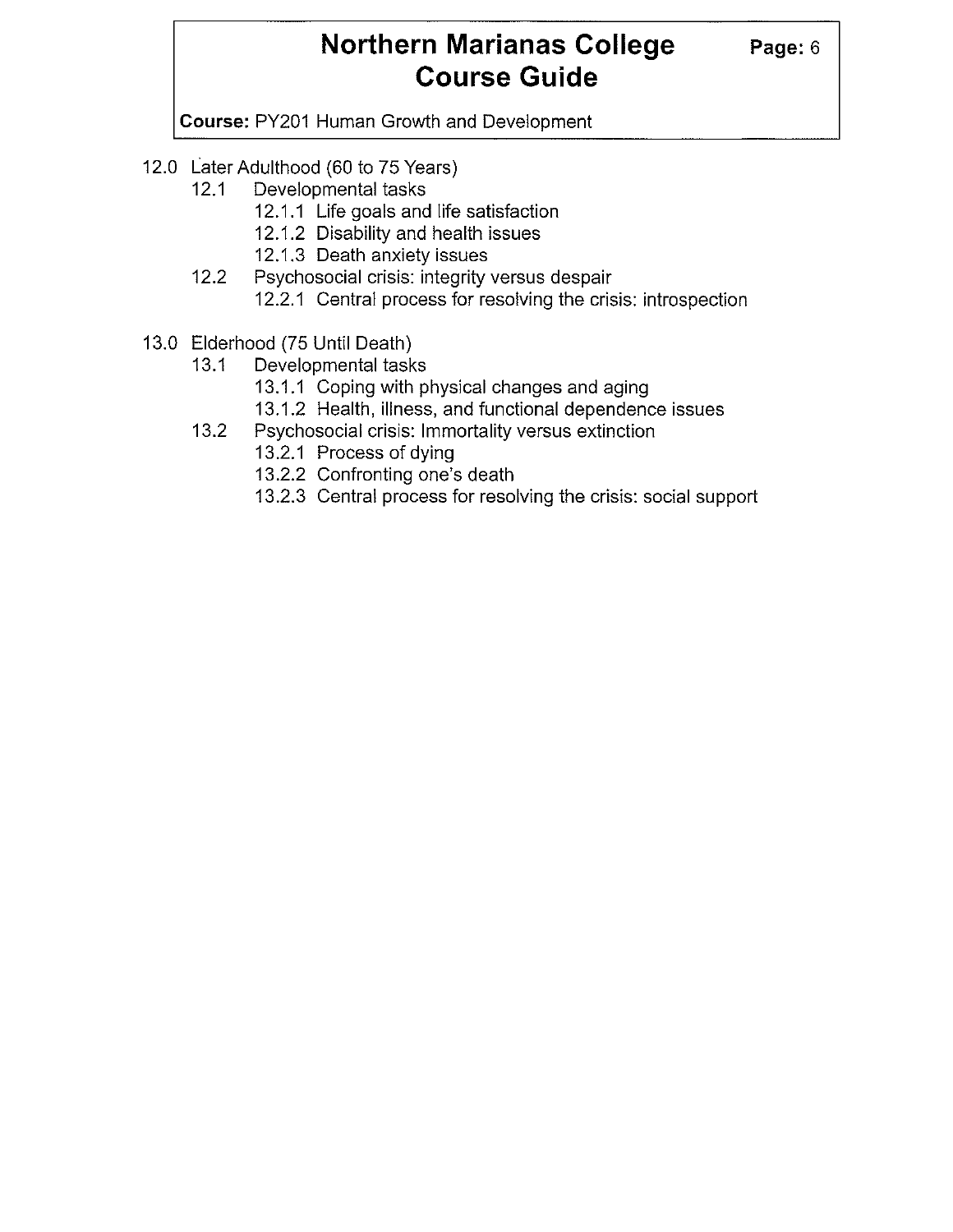**Course:** PY201 Human Growth and Development

### **8. Instructional Goals**

The course will introduce students to:

- 1.0 A global perspective of the human life span from pre-birth to elderhood;
- 2.0 The history and theories associated with human development;
- 3.0 Physiological and cognitive changes associated with stages of human development;
- 4.0 Psychosocial crises for the various stages of human development and strategies for resolving the crisis for each stage;
- 5.0 Preventive health strategies for pre- and postnatal development;
- 6.0 Current issues and studies associated with death and dying; and
- 7.0 Critical thinking skills applicable to real-life situations.